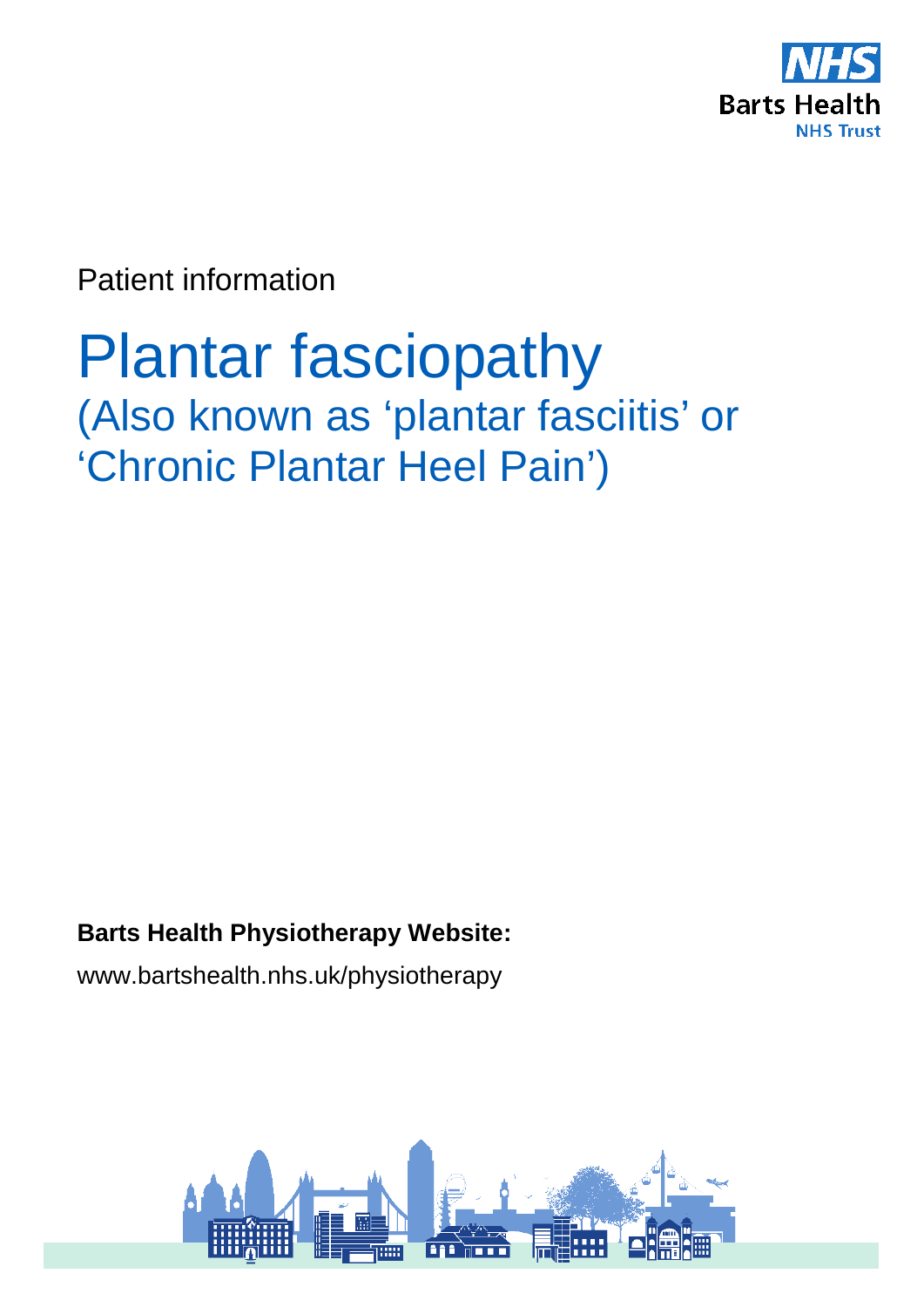

## **What is plantar fasciopathy?**

Plantar fasciopathy is sometimes called plantar fasciitis or chronic plantar heel pain. It causes pain in the soft tissues in the heel and the bottom of the foot. These soft tissues are called the plantar fascia. The role of this area is to help keep the arch of the foot in the right place by acting as a shock absorber.

## **What causes plantar fasciopathy?**

We know that pain usually comes from some wear and tear (degeneration) of the plantar fascia. This may



happen through overuse (e.g. walking more than normal).

Plantar fasciopathy can develop either suddenly or gradually over time. The condition is common in both active people as well as those with a less active lifestyle. Other risk factors include:

- Calf muscle tightness
- Weakness in the calf muscles
- Low arches or flat feet (Pes planus) or high arches (pes cavus)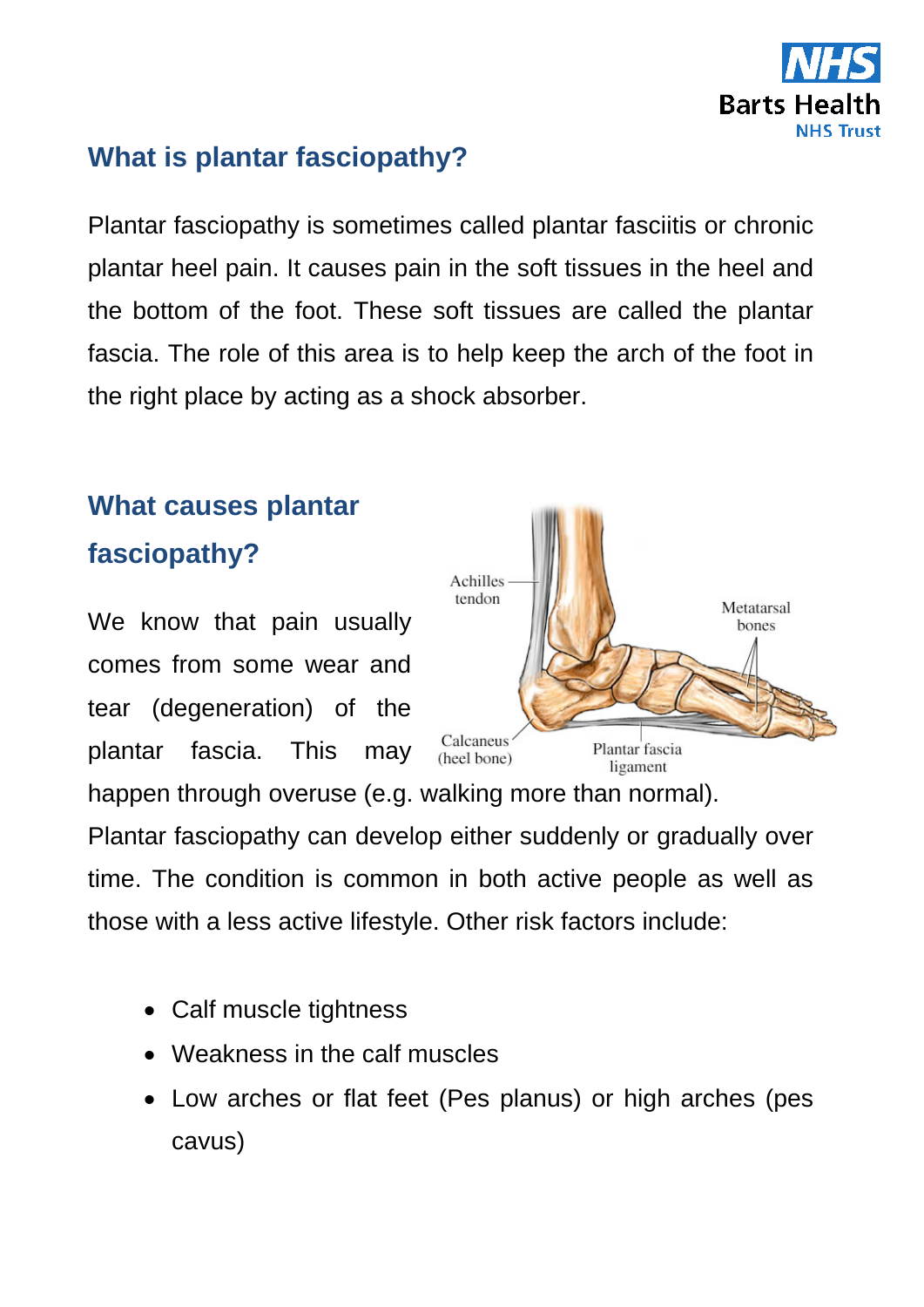- Increased body weight (High BMI)
- Sudden increase in walking or running, especially in those who normally have low activity levels

## **What are the symptoms?**

- Pain in the heel area
- Pain first thing in the morning when putting your heel down, that lessens as you start walking
- Pain when you start walking after a period of sitting still
- Pain with standing for a long time
- Pain can sometimes worsen towards the end of the day
- Tightness in the calf muscle

## **What can I do to help reduce my pain / symptoms?**

- If the pain is severe, try to reduce the amount of walking you do
- Regular stretching of your calf muscles if these muscles are tight
- A soft / gel heel cushion may help. These can be bought in most pharmacies
- Simple pain relief such as paracetamol and non-specific anti-inflammatories (NSAIDS) may help (e.g. Ibuprofen). Discuss with your pharmacist or GP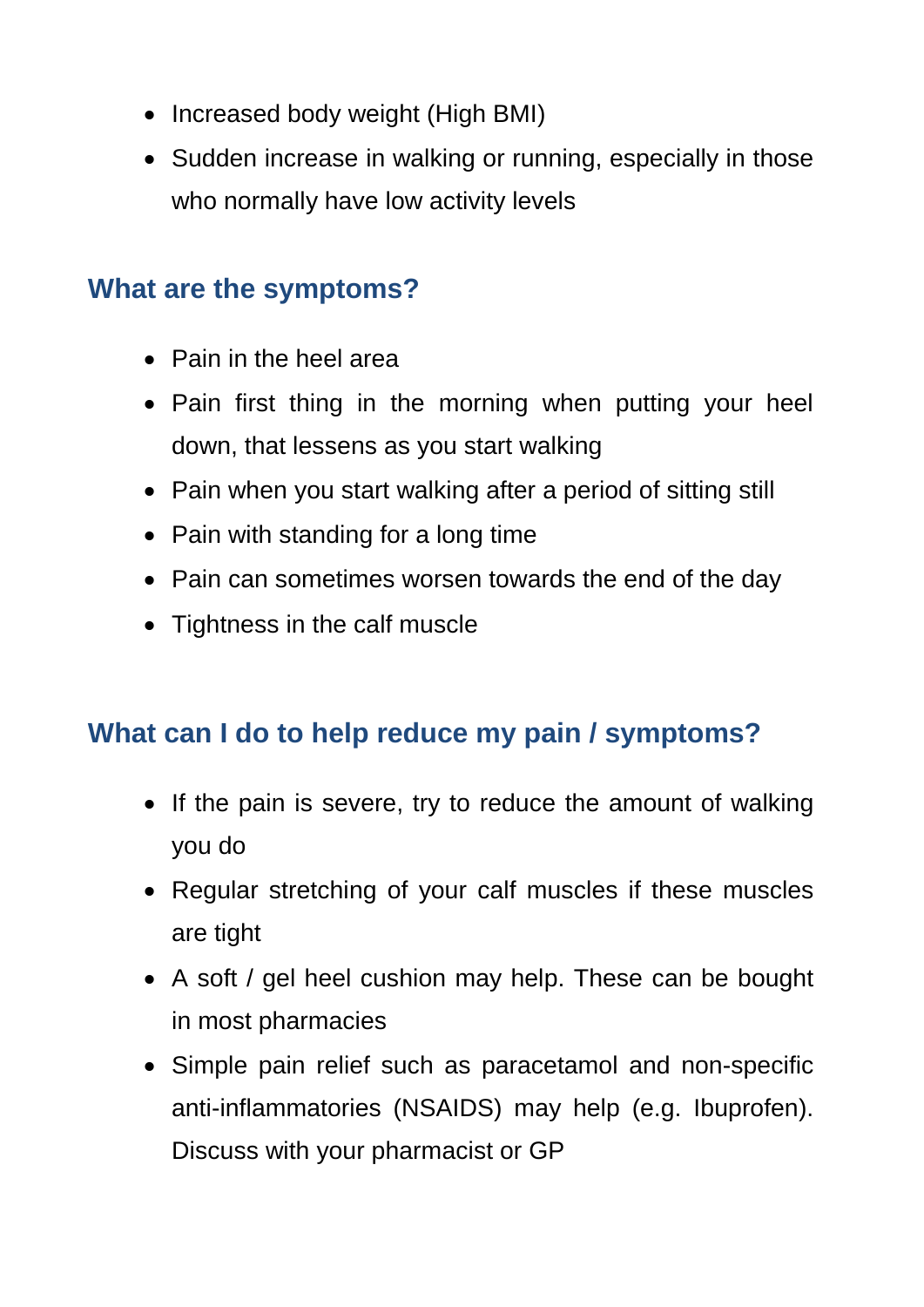- Wearing well-fitted and supportive shoes such as trainers.
- Think ahead about activities that may flare your symptoms
	- o If you are planning e.g. a walking holiday/a running race, ensure you prepare and train for it gradually to avoid a sudden increases in activity
	- o If you have a high body weight, healthy eating and steady weight loss may help you reduce your pain

### **What other treatments are there?**

- In a small number of cases, injections may be helpful to reduce pain, although this is not normally effective
- Shockwave therapy may help, however this is a new treatment and more evidence is needed to show this is effective for plantar fasciopathy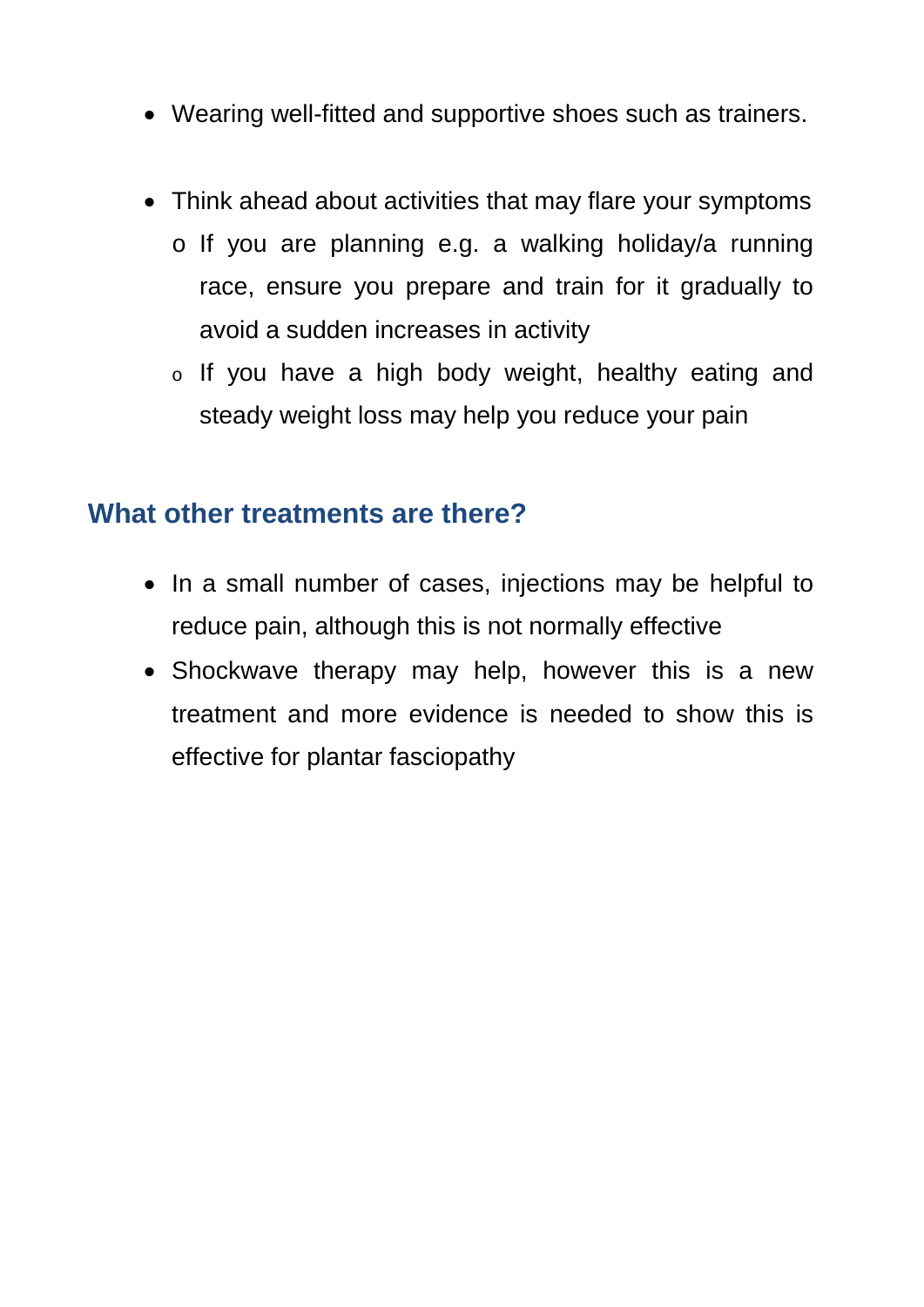# **What exercises can I do to help reduce my symptoms?**

#### **Stretches:**

If your calf muscles are tight you may benefit from the following stretches for the calf muscles. Only do these if they do not cause your heel pain.





@PhysioTools Ltd

- Stand behind a chair or facing a wall with the painful foot behind you.
- Keeping both the heels on the floor and back leg straight, slowly bend the front knee until you feel a stretch in the calf of the painful leg.
- Hold 30 seconds. Repeat 4 times. If this is too painful, try the stretch below instead.
- Sit and place a towel around the bottom of the painful foot as shown.
- With both hands slowly pull the towel towards you until you feel a stretch in the calf muscle.
- Hold for 30 seconds. Repeat 4 times.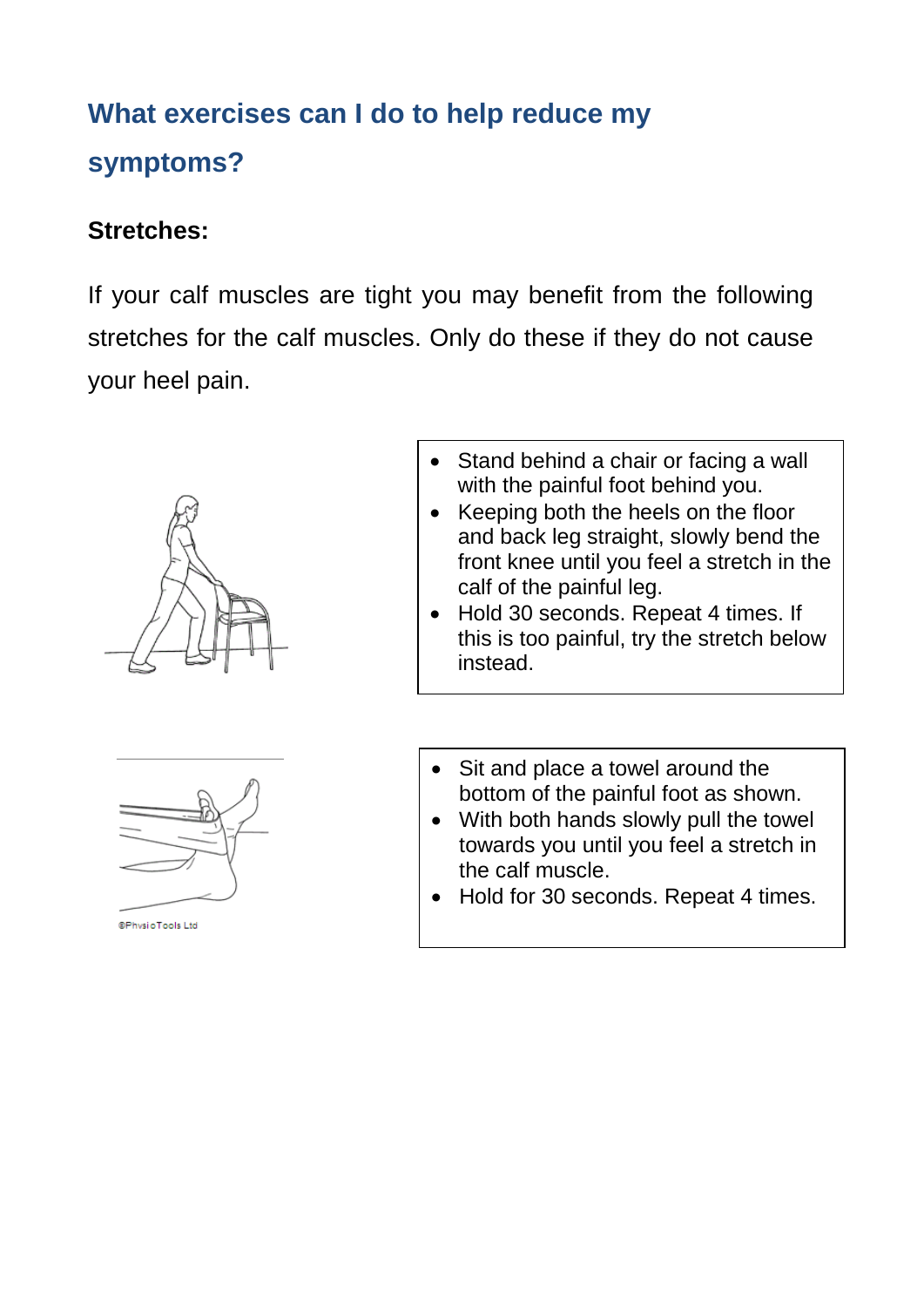## **Strengthening:**

If it doesn't cause increased pain, the following strengthening exercises can be started:



- Stand tall
- Push down on the toes to lift the heel
- Hold for up to 30 seconds if tolerable.
- Repeat 3 times.
- Stand on one leg
- Push up onto your toes.
- Hold for up to 30 seconds if tolerable.
- Repeat 3 times.
- Stand on the bottom step.
- Place a towel folded up a few times under your toes so they are above your heel (see picture).
- Rise onto both toes and slowly lower the heels so the heel drops below the step.
- Start with low repetitions and 1-2 sets. As pain allows, increase to 15 reps, x2-3 sets.
- Repeat every other day.
- Keeping the towel under the toes, progress the above exercise onto one leg
- Only as pain allows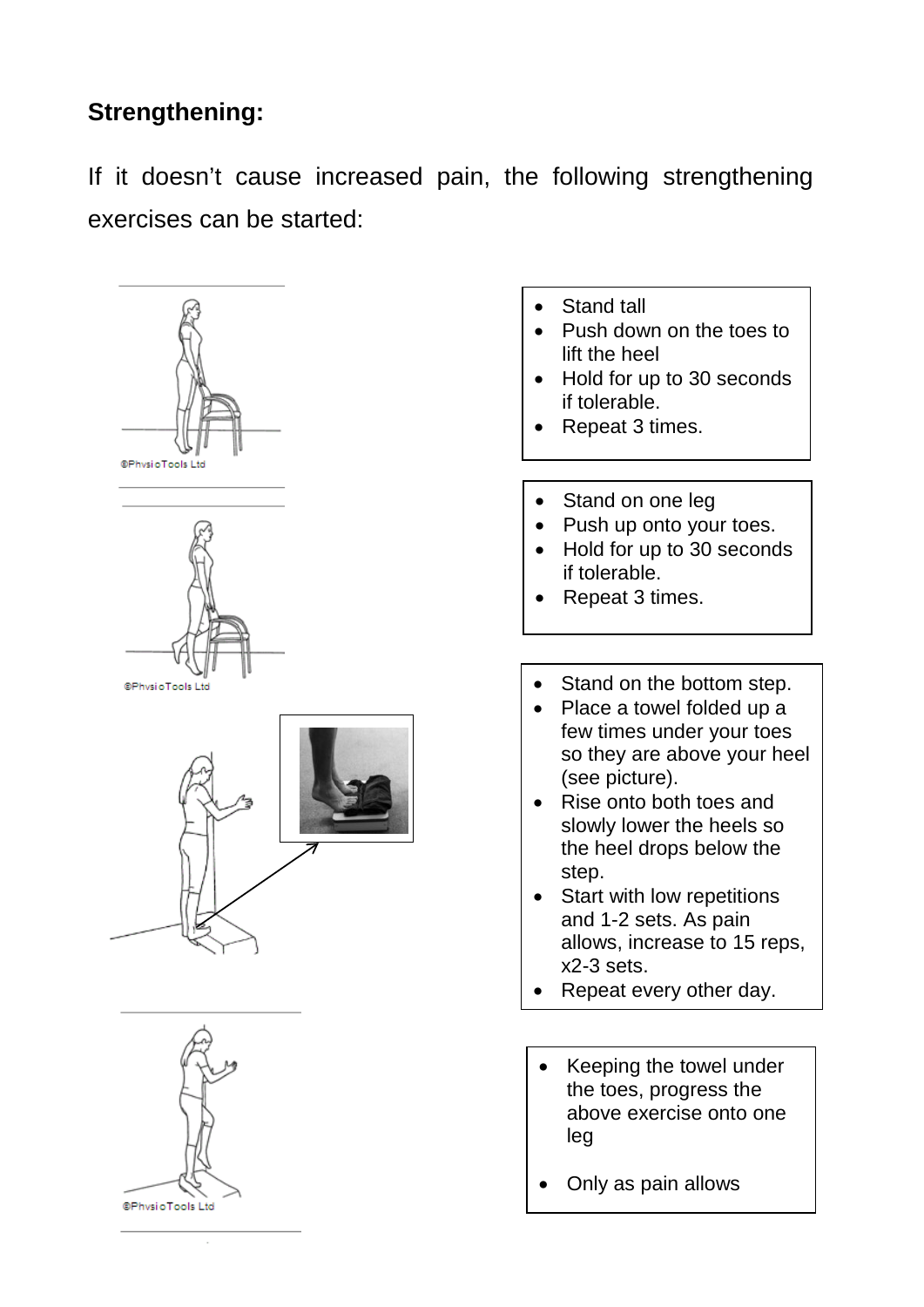## **What if my symptoms do not improve?**

If your pain does not improve with the exercises or your pain and symptoms increase, please consult your GP for further management.

## **References**

- 1. [http://www.nhs.uk/Conditions/heel](http://www.nhs.uk/Conditions/heel-pain/Pages/Introduction.aspx)[pain/Pages/Introduction.aspx](http://www.nhs.uk/Conditions/heel-pain/Pages/Introduction.aspx) <https://www.nice.org.uk/guidance/ipg311>
- 2. High-load strength training improves outcomes in patients with plantar fasciitis: A randomised controlled trial with 12 month follow-up. Ratleff MS et al, 2014, Scandinav J of Medicine & Science in Sports 25 (3): e292-e300.